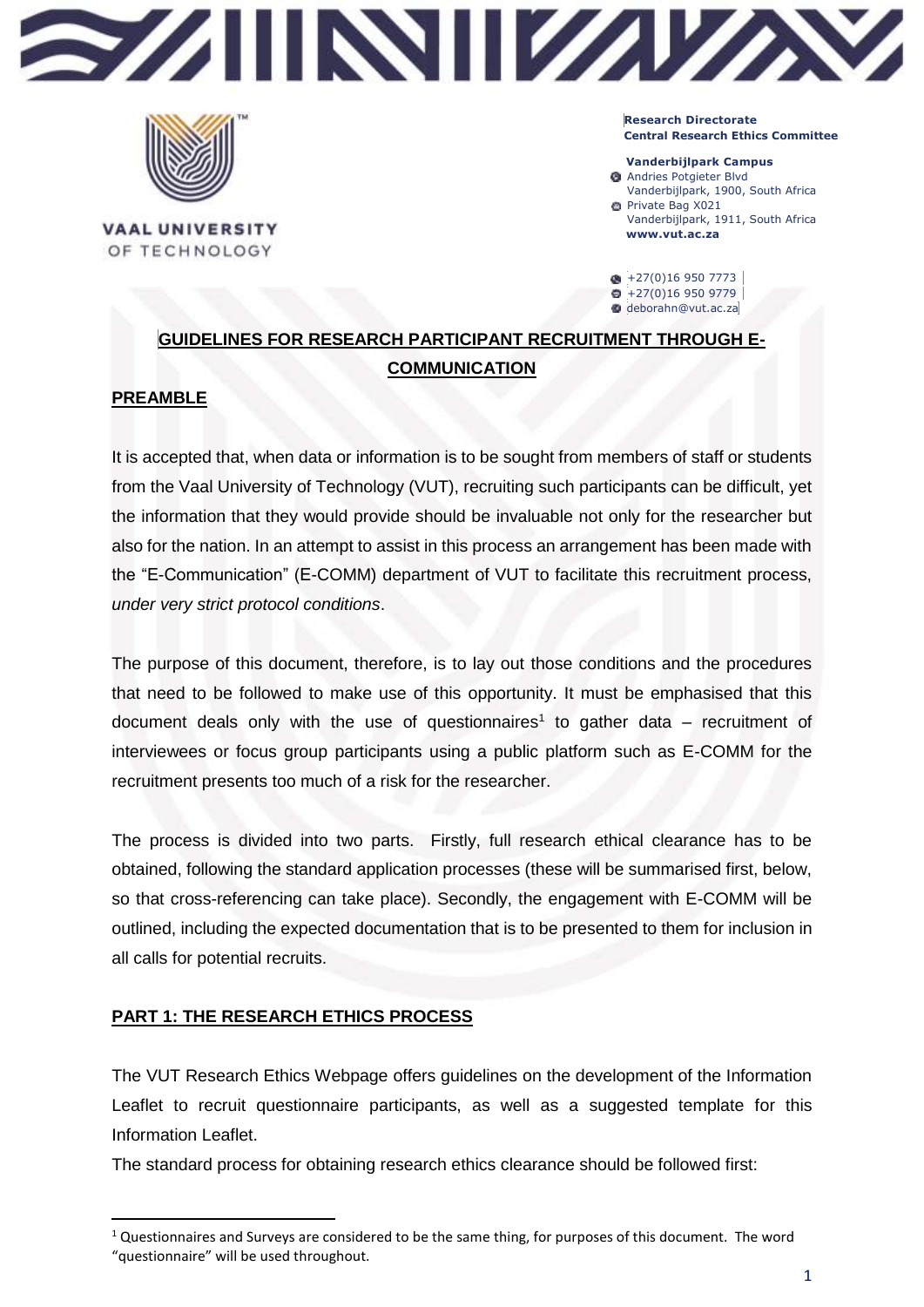- 1. The science of the project needs to be confirmed by the relevant committee, and this would include the acceptability of the research instrument (the questionnaire);
- 2. The research ethics application needs to be completed, submitted and approved by the relevant research ethics committee before data can be gathered. Following the accepted process, this application would contain the (1) the application form, (2) the proposal, (3) the proof of science approval, (4) if the application is from outside the university the declaration that the project has received ethical approval from that outside institution, (5) the Information leaflet, (6) the gatekeeper's letter (if appropriate) and (7) the research instrument (questionnaire) itself.

However, there is one extra document that will need to be supplied (See Step One, below). This moves one to part 2.

### **PART 2: THE E-COMM RECRUITMENT PROCESS**

*The unequivocal point of departure is that the use of E-COMM is only for recruitment of participants and NOT for the distribution of the questionnaire*. To preserve anonymity and confidentiality, *the distribution of the questionnaire must be undertaken through an independent source (as is the standard research ethical practice*). As such, those that wish to take part in the research need to be able to access such an outside source by clicking on a dedicated link in the E-COMM invitation. Under no conditions will personal email addresses be included in the call that will appear on the E-COMM invitation.

Thus, the process is a two-step process, presented here in reverse:

**Step one**: The researcher needs to develop the invitation material that will be placed on the E-COMM invitation. This is the extra document referred to, above, *that needs also to be approved by the relevant research ethics committee.*

It is accepted that this invitation needs to be catchy, short and to the point. It is not a legal document, but draws potential respondents to the actual legal document, which is the Information Leaflet on the independent service provider's site. Nevertheless, it needs to contain the following information:

- 1. What is the research about?
- 2. Who will benefit from the research?
- 3. Who is being targeted? (It is important to be very specific about inclusion and exclusion criteria. There will be a large number of these invitations and one does not want to waste potential participant's time by being vague, as it will hamper willingness to participate in the next project).